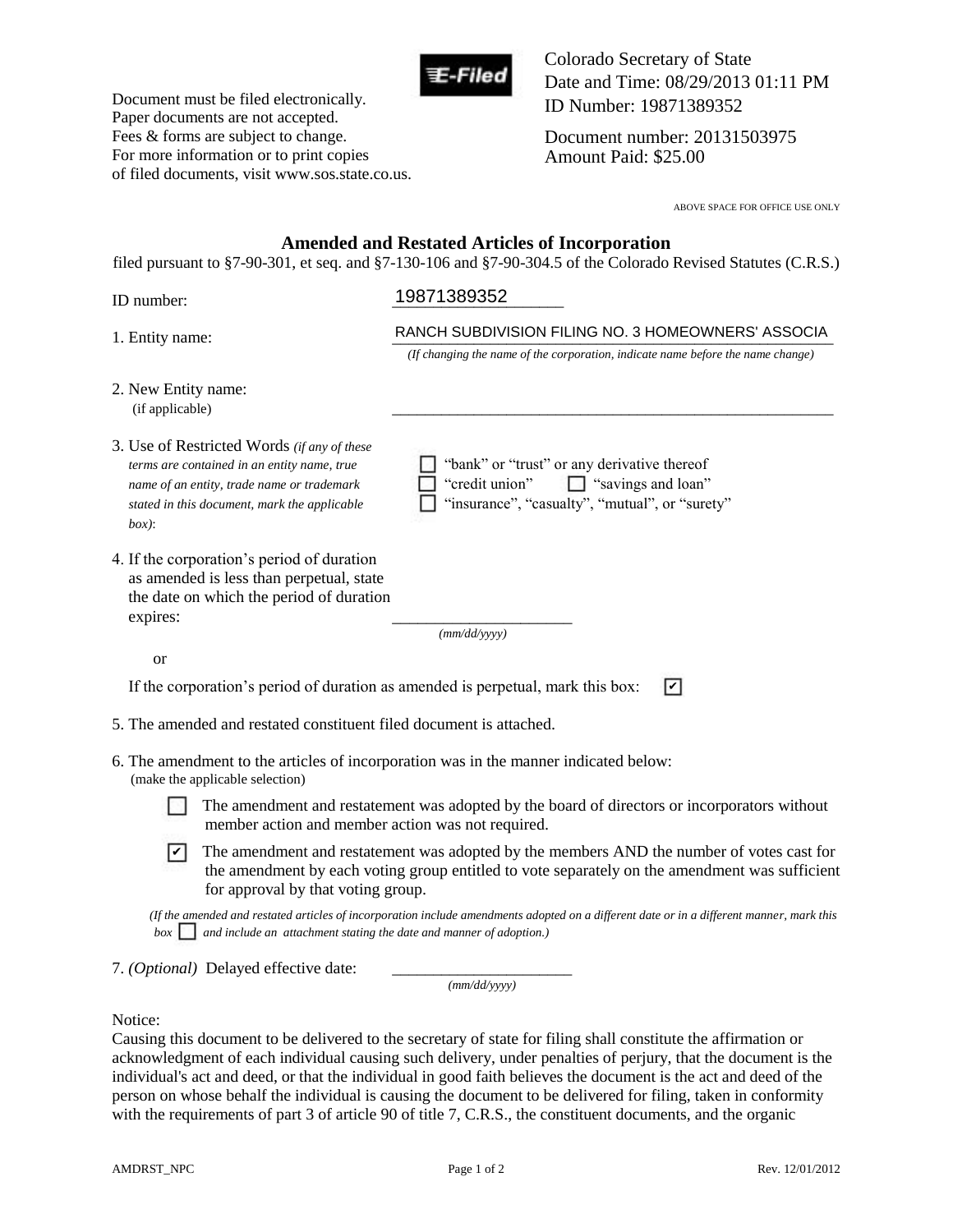statutes, and that the individual in good faith believes the facts stated in the document are true and the document complies with the requirements of that Part, the constituent documents, and the organic statutes.

This perjury notice applies to each individual who causes this document to be delivered to the secretary of state, whether or not such individual is named in the document as one who has caused it to be delivered.

8. Name(s) and address(es) of the

 individual(s) causing the document to be delivered for filing:

| individual(s) causing the document<br>to be delivered for filing: | Cavanagh                     | Candyce                                            |
|-------------------------------------------------------------------|------------------------------|----------------------------------------------------|
|                                                                   | (Last)                       | (Suffix)<br>(Middle)<br>(First)                    |
|                                                                   | Ste. 350                     |                                                    |
|                                                                   | 1445 Market St.              | (Street name and number or Post Office Box number) |
|                                                                   | Denver                       | CO<br>80202                                        |
|                                                                   | (City)                       | (Postal/Zip Code)<br>United States                 |
|                                                                   | $(Province - if applicable)$ | $(Country - if not US)$                            |

 *(The document need not state the true name and address of more than one individual. However, if you wish to state the name and address of any additional individuals causing the document to be delivered for filing, mark this box*  $\Box$  *and include an attachment stating the name and address of such individuals.)*

Disclaimer:

This form, and any related instructions, are not intended to provide legal, business or tax advice, and are offered as a public service without representation or warranty. While this form is believed to satisfy minimum legal requirements as of its revision date, compliance with applicable law, as the same may be amended from time to time, remains the responsibility of the user of this form. Questions should be addressed to the user's attorney.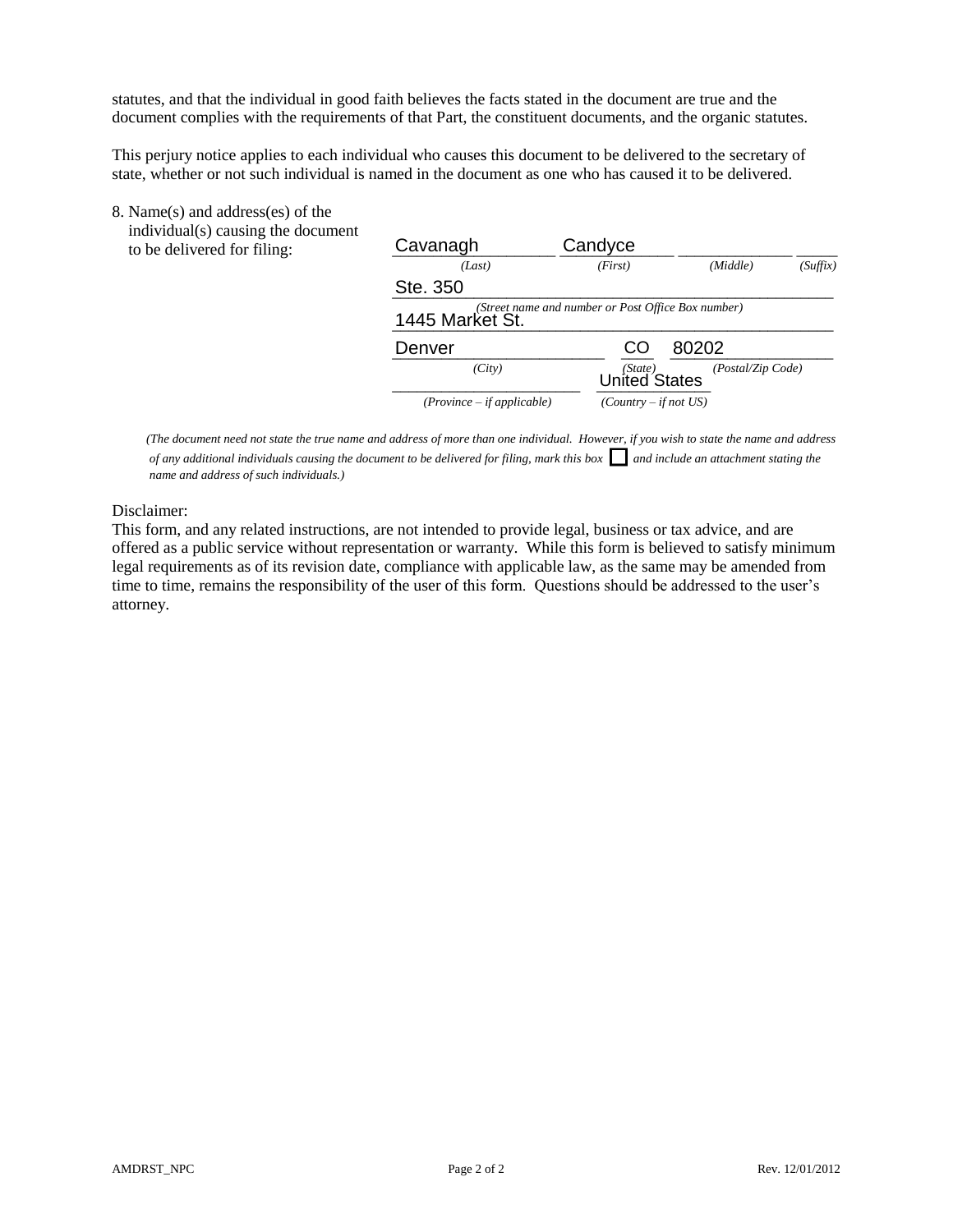## AMENDED AND RESTATED ARTICLES OF INCORPORATION FOR THE RANCH SUBDIVISION FILING NO.3 HOMEOWNERS' ASSOCIATION (A Colorado Nonprofit Corporation)

The undersigned signs and acknowledges, for delivery to the Secretary of State of Colorado, these Amended and Restated Articles of Incorporation under the Colorado Revised Nonprofit Corporation Act.

### **RECITALS**

The Ranch Subdivision Filing No.3 Homeowners' Association, a Colorado nonprofit corporation ("Association"), certifies to the Secretary of State of Colorado that:

By their signatures below, the President and Secretary of the Board of Directors certify that these Amended and Restated Articles of Incorporation received the approval of at least 75% of the total Association Membership;

The provisions set forth in these Amended and Restated Articles of Incorporation supersede and replace the existing Articles of Incorporation and all amendments; and

The Association desires to amend and restate its Articles of Incorporation currently in effect as set forth below and that the Articles of Incorporation of the Association are hereby amended by striking in their entirety Articles I through XI, inclusive, and by substituting the following:

#### ARTICLE 1. Name

The name of the corporation is The Ranch Subdivision Filing No.3 Homeowners' Association (the "Association").

#### ARTICLE 2. Duration

The duration of the Association shall be perpetual.

#### ARTICLE 3. Principal Office and Registered Agent

The principal office of the Association is located at 11287 Ranch Place, Westminster, Colorado 80234·2626 and the mailing address of the principal office is P.O. Box 351294, Westminster, CO 80035·1294. The registered agent of the Association is J. Dale Swenarton Kalousek at the registered street address of 11287 Ranch Place, Westminster, Colorado 80234-2626 and mailing address of P.O. Box 351294, Westminster, CO 80035-1294. The principal office and the registered agent and office of the Association may change from time to time, by action of the Board of Directors.

#### ARTICLE 4. Nonprofit

 $\bar{L}$ 

The Association shall be a nonprofit corporation, without shares of stock.

#### ARTICLE 5. Membership Rights and Qualifications

There shall be one membership for each Lot owned, which shall be automatically transferred upon the conveyance of the Lot. The qualifications of members of the Association,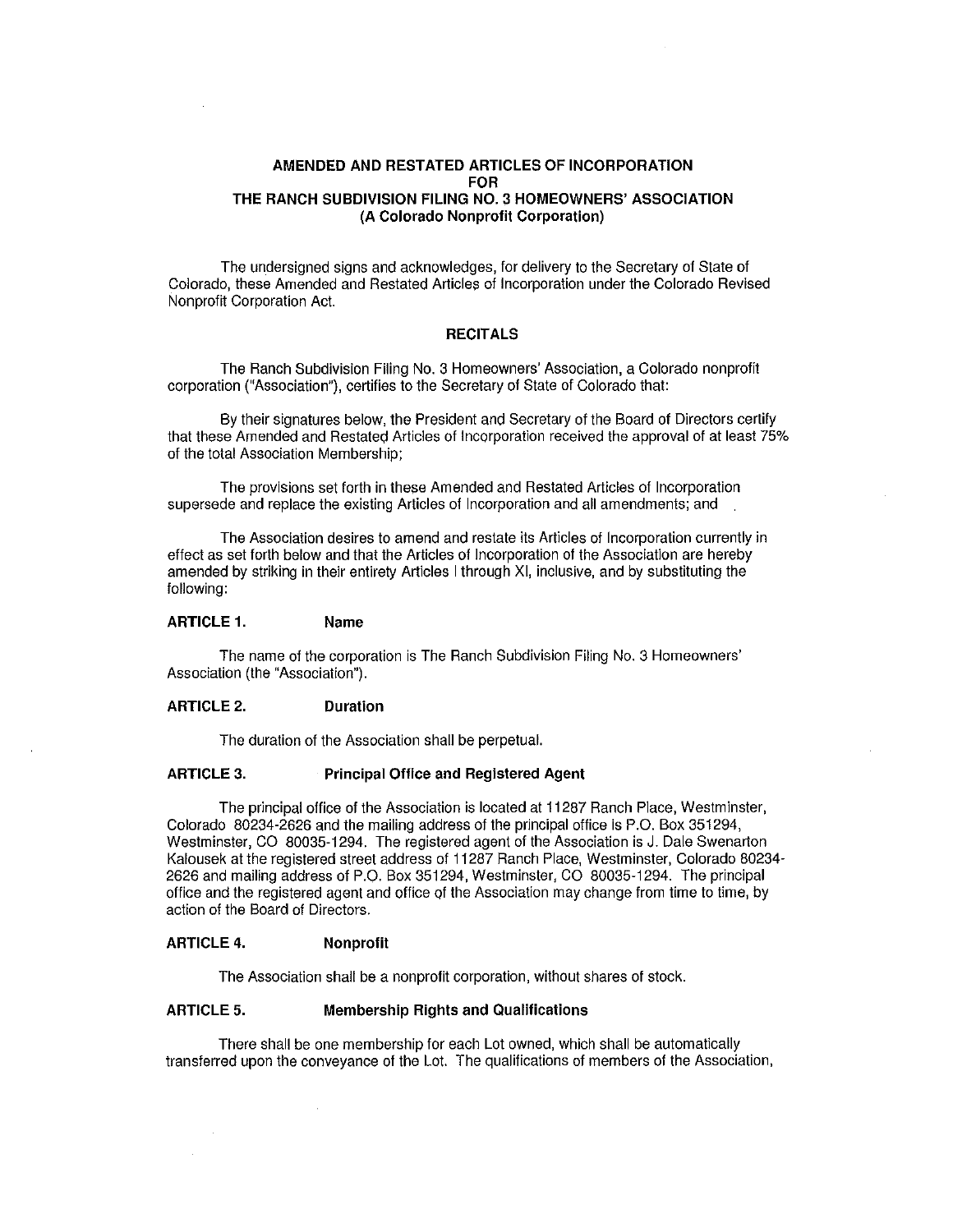the voting rights, and other rights and obligations of members shall be contained in the Declaration and Bylaws of the Association.

#### ARTICLE 6. Purposes and Powers of the Association

The purposes for which this Association is formed are as follows:

(a) To provide an entity for the furtherance of the interests of the owners of property subject to the Declaration of Covenants, Conditions and Restrictions of The Ranch Subdivision Filing No. 3 (such property is hereafter referred to as the "Property"):

(b) To operate the common interest community known as "The Ranch Subdivision Filing No. 3 Homeowners' Association," a planned community, and to operate and manage the Property and Common Areas in The Ranch Subdivision Filing No.3 Homeowners' Association, situated in Adams County, State of Colorado, subject to the Declaration, maps, Bylaws and such rules and regulations as the Board of Directors may from time to time adopt, for the purposes of enhancing and preserving the value of the Property;

(c) To perform all acts and services and exercise all powers and duties in accordance with the requirements for an association of owners charged with the administration of the Property under the terms of the Colorado Common Interest Ownership Act, as may be amended (the "Act") and as applicable to common interest communities created prior to July 1, 1992, and as set forth in the Declaration;

(d) To act for and on behalf of the members of the Association in all matters deemed necessary and proper for the protection, maintenance and improvement of the lands and improvements owned by the members and the Association;

(e) To promote, foster and advance the health, safety and welfare of the residents; and

(f) To do any and all permitted acts suitable or incidental to any of the foregoing purposes and objects to the fullest extent permitted by law, and do any and all acts that, in the opinion of the Board, will promote the common benefit and enjoyment of the members and residents of The Ranch Subdivision Filing NO.3 Homeowners' Association, and to have and to exercise any and all powers, rights and privileges which are granted under the Act, the Declaration, Bylaws and laws applicable to a nonprofit corporation of the State of Colorado.

The foregoing statements of purpose shall be construed as a statement of both purposes and powers. The purposes and powers stated in each clause shall not be limited or restricted by reference to or inference from the terms or provisions of any other clause, but shall be broadly construed as independent purposes and powers.

#### ARTICLE 7. Liability of Directors

No director shall be personally liable to the Association or its members for monetary damages for any breach of fiduciary duty as a director, except that no director's liability to the Association or its members for monetary damages shall be eliminated or limited on account of any of the following:

(a) any breach of the director's duty of loyalty to the Association or its

members;

(b) any acts or omissions of the director not in good faith or that involve intentional misconduct or a knowing violation of law; or